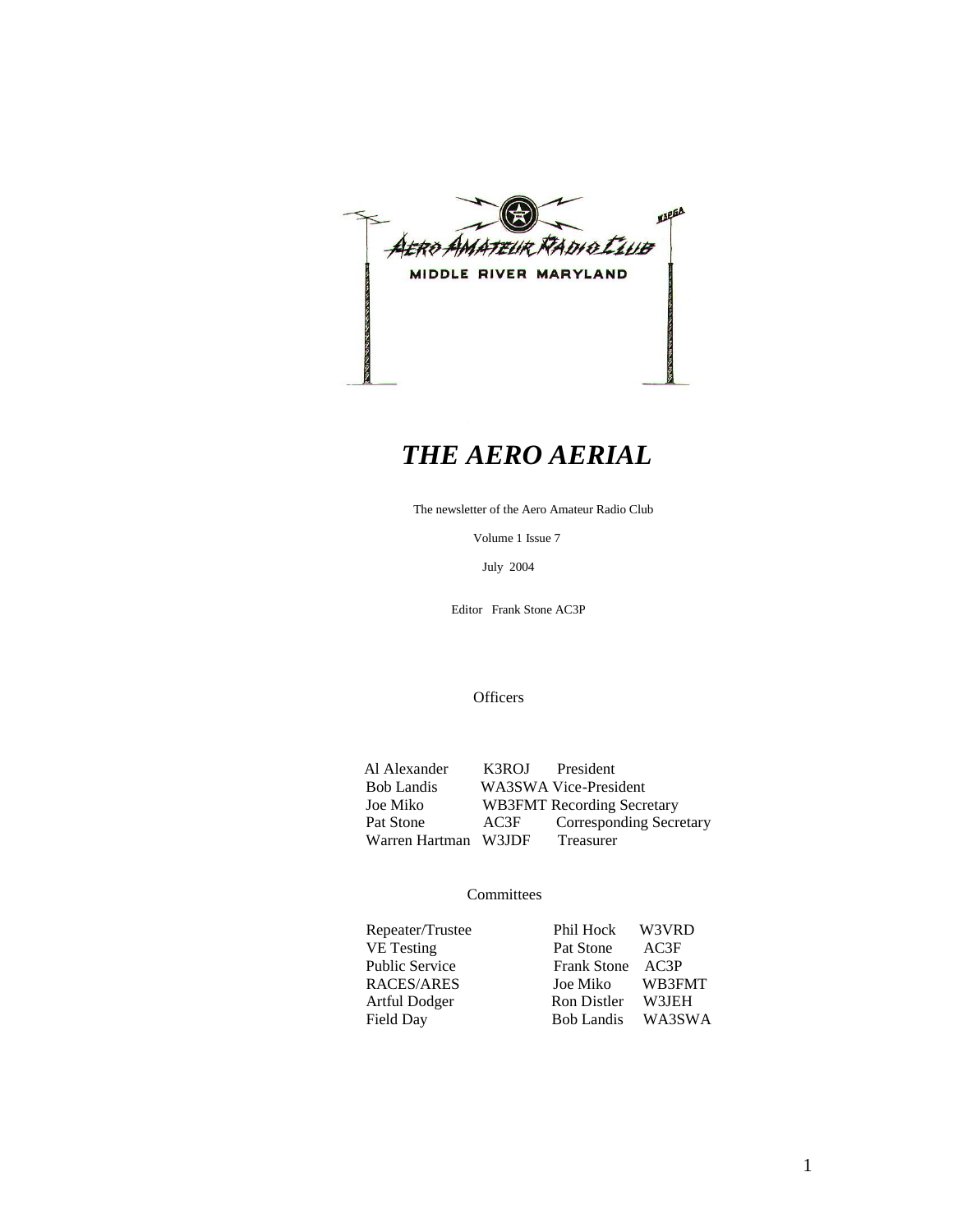#### ABOUT THE AERO AMATUER RADIO CLUB

- Meetings: First and Third Wednesdays at 7:30 pm at Coffman's Diner (Middle River and Orem's Rd.)
	- Nets: See Local Area Net Schedule
	- Repeaters: W3PGA (147.24 MHz / 449.575 MHz -) W3JEH (223.24 MHz -)
	- WEBSITE: http://mywebpages.comcast.net/w3pga/

#### **LOCAL AREA NETS**

| Day        | <b>Time</b>       | <b>Frequency (MHz) NET NAME</b> |                                   |  |
|------------|-------------------|---------------------------------|-----------------------------------|--|
| Daily      | $9 - 10$ am       | 147.03                          | <b>ORIOLE</b> Net                 |  |
| Daily      | $6 - 6:30$ pm     | 3.920                           | Maryland Emergency Phone Net      |  |
| Daily      | $6:30 - 7$ pm     | 146.670                         | <b>Baltimore Traffic Net</b>      |  |
| Daily      | 7 pm and 10 pm    | 3.643                           | Maryland/DC/Delaware Traffic Net  |  |
| Daily      | $8:15 - 8:30$     | 146.505                         | <b>AERO Code Practice Net</b>     |  |
| $1st$ Tues | $7:30 \text{ pm}$ | 145.330                         | <b>Baltimore ARES Net</b>         |  |
| $2nd$ Tues | $7:30 \text{ pm}$ | 146.670                         | <b>Baltimore County RACES Net</b> |  |
| $2nd$ Wed. | 8 pm              | 28.445                          | <b>AERO ARC Net</b>               |  |
| $4th$ Wed  | 8 pm              | 147.240                         | <b>AERO ARC Net</b>               |  |
| $5th$ Wed. | 8 pm              | 449.575                         | <b>AERO ARC Net</b>               |  |
|            |                   |                                 |                                   |  |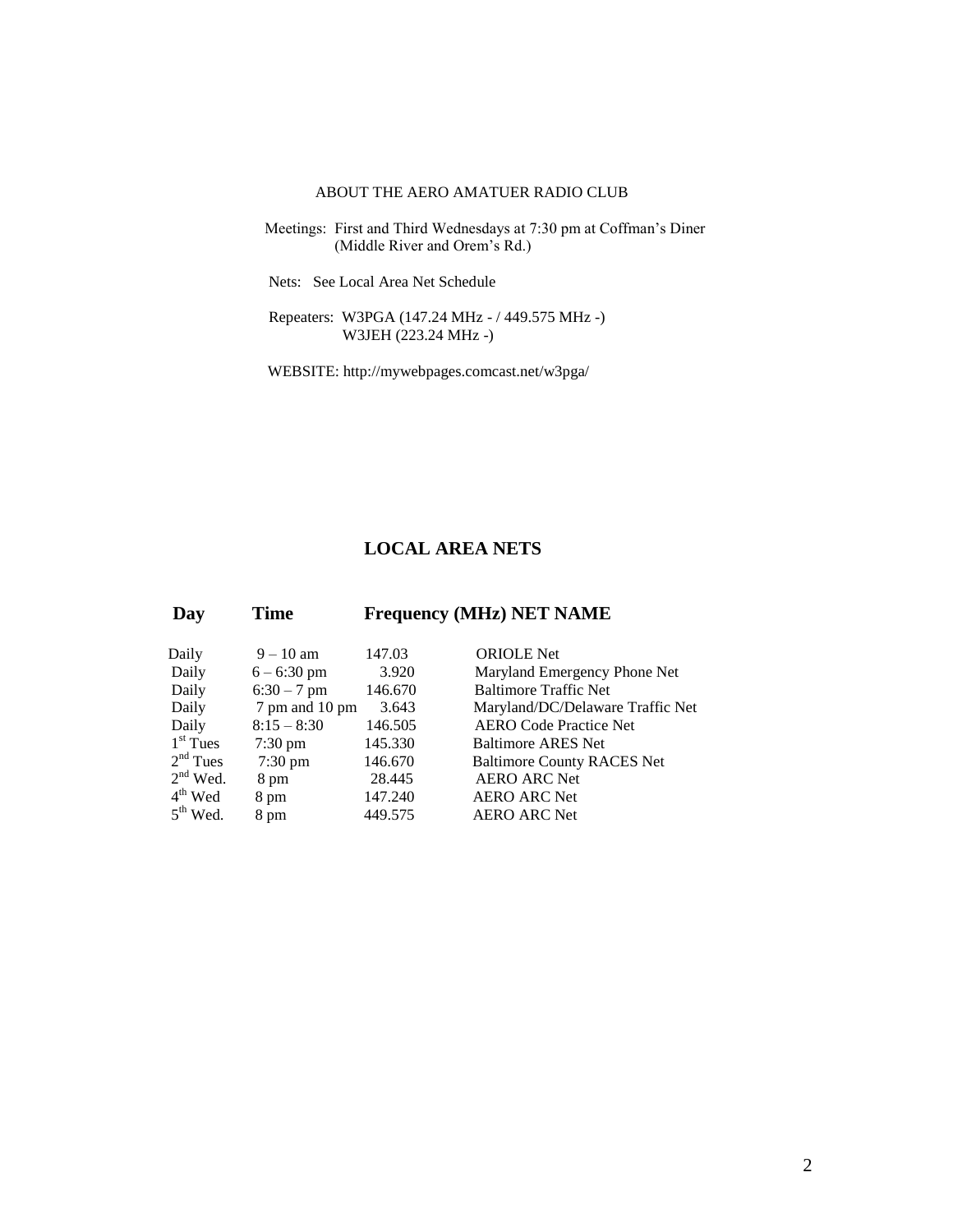### **Station Activities**

KB3KRV reported experimenting with lightning on his 2 meter antenna. AC3F holding code class on the air. W3JEH finding new members on the family tree. WB3FMT finds nephew he never knew. AC3P honing "dfing" skills to identify unmodulated carriers on 147.84 Mhz. K3ROJ is testing bug recipes.

### **Public Service**

There are two events needing our services over the next month. Please consider helping with one or both of them.

July 4: Towson Fourth of July Parade Contact BRATS [n3cva@hotmail.com](mailto:n3cva@hotmail.com) July 12/13: MS Bike Tour Gettysburg, Contact Keystone VHF Club w3fjd@blazenet.net

#### **Aero Net Reports**

Two Meter Net - Check-ins: WB3FMT (NCS), AC3P, K3ROJ, K3TEL, KB3KRV, W3JEH

Ten Meter Net - Check-ins: WB3FMT (NCS), W3JEH, K3ROJ, AC3P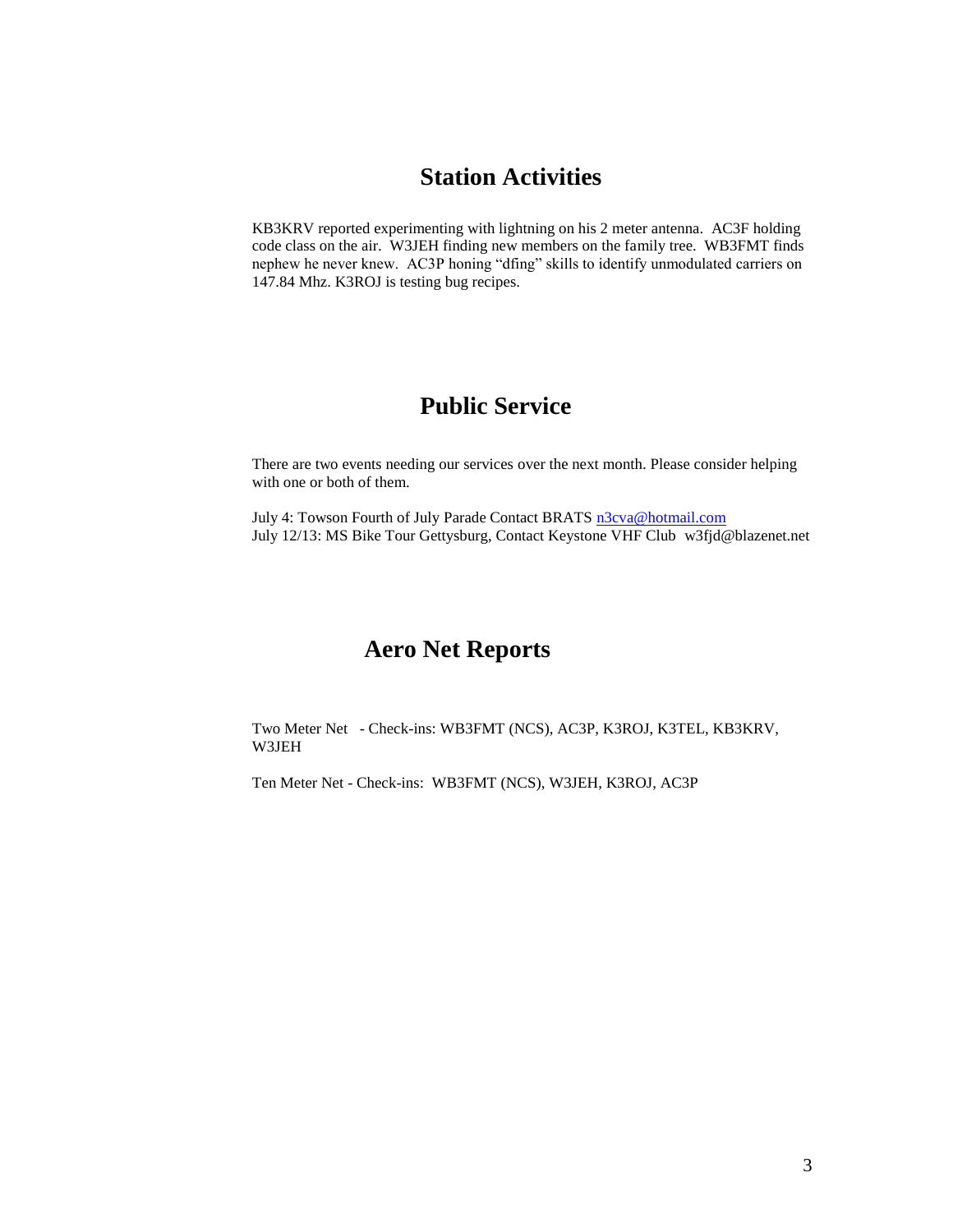### **COMING EVENTS**

- June 16 AERO Meeting Coffmans 7:30 pm
- June 20 Frederick Hamfest<http://www.qsl.net/k3erm>
- June 23 2 meter net 8 pm
- June 25/27 FIELD DAY CAMP GENYARA
- June 30 70 cm Net. 8 p.m.
- July 7 AERO Meeting Coffmans 7:30 p.m.
- July 14 10 meter net 8 p.m.
- July 21 Aero Meeting Coffmans 7:30 p.m.
- July 28 2 meter net 8 p.m.
- July 25 BRATS Hamfest Timonium Fairgrounds
- July 31 License Testing 1 p.m. Essex Library

### **Election Report**

Elections for officers for 2004/2005 were held at the May  $19<sup>th</sup>$  meeting per the club constitution. Party Chairman Ron Distler, W3JEH, convened the election at the end of the regular business meeting. Also attending were Al, K3ROJ, Phil W3VRD, Warren, W3JDF, Joe, WB3FMT, Dave, KB3KRV, Eric, KB3JDE, Bob WA3SWA, and Frank AC3P.

Nominated for President were Al Alexander K3ROJ and Bob Landis WA3SWA. Al was reelected on a second ballot (5-4) when it was discovered after a tie on the first ballot that there was a missing "chad".

Nominated for Vice President were Bob Landis WA3SWA and Eric Carl KB3JDE. In another 5-4 decision Bob won re-election.

Nominated for Treasurer were Frank Stone AC3P and Warren Hartman W3JDF. Frank quickly declined the nomination and Warren was unanimously re-elected.

Joe Miko WB3FMT was the sole nominee for Recording Secretary and Pat Stone AC3F was the sole nominee for Corresponding Secretary and both were unanimously re-elected.

The final result was that the sitting slate of officers was re-elected for another term.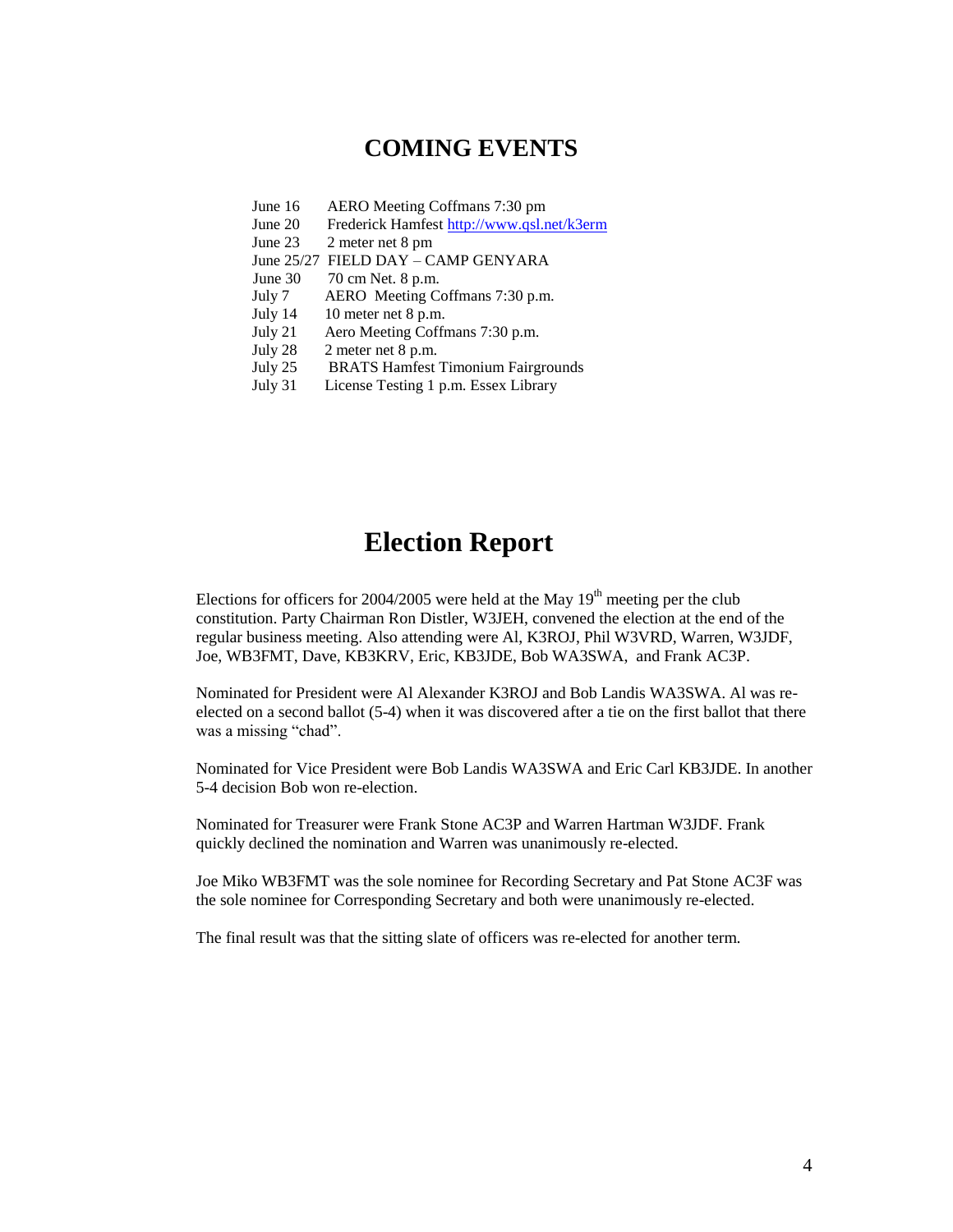#### **VE TESTING**

A test session was held at the library on May  $29<sup>th</sup>$ . There were five applicants. One passed the code test. There were two new hams, one Tech and one General and two upgrades to General. Congratulations to all who passed. Thank you WB3FMT, WA3G, WA3WRT, AC3P and AC3F for conducting the testing.

The next session will be on July 31 at 1 p.m. at the Essex Library.

# **Venus in Rare Show**

Many of our club members have hobbies in addition to ham radio. Joe WB3FMT and Frank, AC3P have been doing amateur astronomy before they got their ham tickets. In that regard the have been receiving signals on the ultra-high end of the electromagnetic spectrum for over 40 years.

June  $8<sup>th</sup>$  2004 provided an opportunity to put their equipment to use to record the first transit of the planet Venus across the sun in 128 years.





Venus silhouette against the Sun AC3P with the receiving equipment

*Photos by WB3FMT*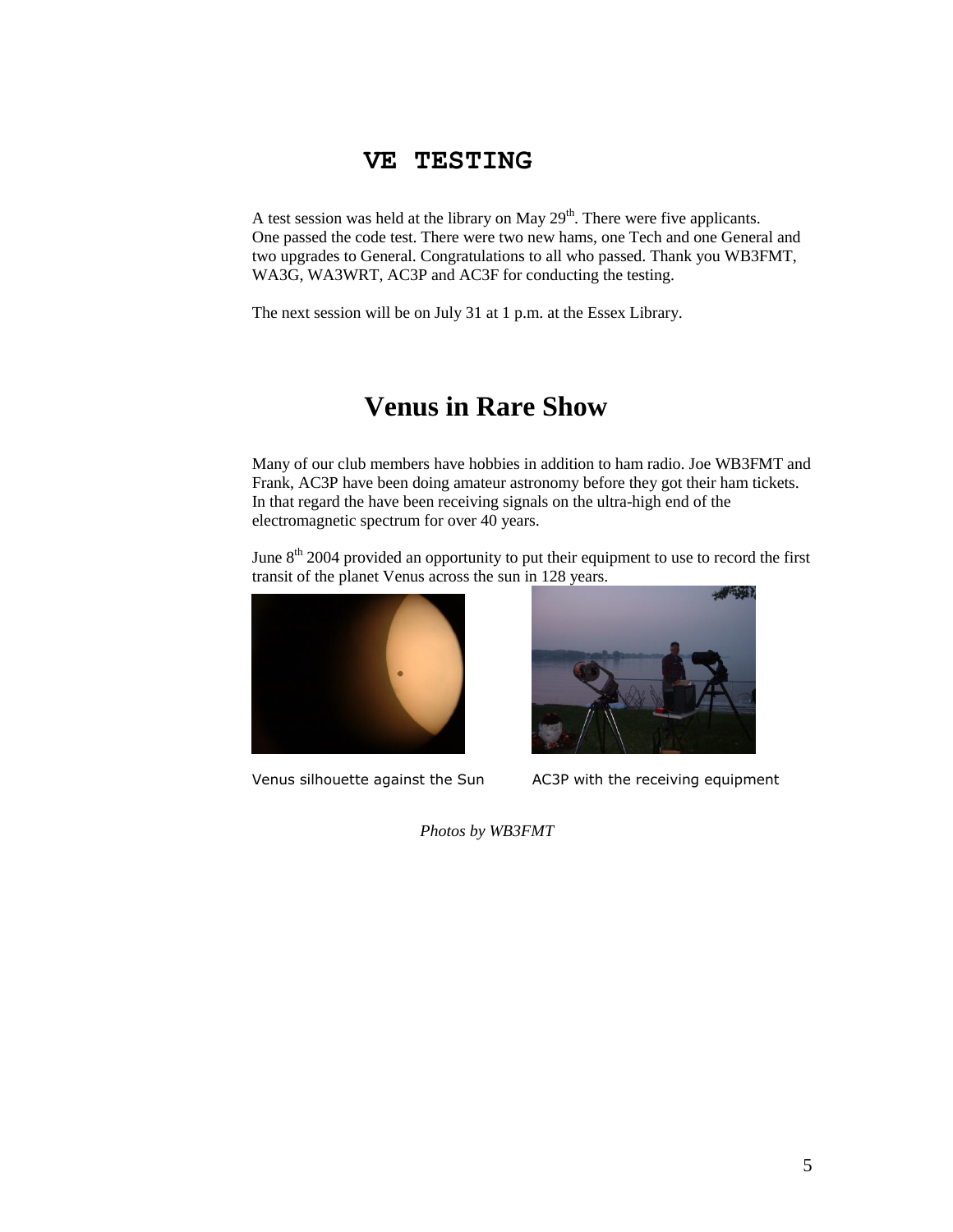### **WORKING THE ISS**

Most of us have read about the SAREX/ARISS program in which the astronauts and cosmonauts speak from space to students at schools around the world. This program requires a schedule be set at least two years in advance.

There is another was to enjoy the excitement of communicating with spacecraft without going through the red tape of setting schedules and waiting approvals. One can work the International Space Station (ISS) using the minimal equipment and software.

In addition to the voice schedules that the ISS crew has with the school, the ISS also carries a packet digitpeater on the 2 meter band. An amateur with a mobile radio, simple antenna and computer with soundcard software or a TNC can send packets to other amateurs using APRS.

To work through the ISS I have used my ICOM 706 running 10 watts to a Cushcraft Ringo with and MFJ 1270C TNC with the standard packet software and with WINAPRS. I have found that satellite tracking software such as STSPLUS is helpful in predicting the times when the space station is in best "view" for radio contact.

The frequencies used by the ISS are 145.99 MHz packet uplink (voice is 145.49 MHz) and 145.80 MHz for the downlink. With the radio side setup for half-duplex operation, the packet software is configured. First the TNC is send and UNPROTO command. For the MFJ, it is unproto cq via RS0ISS-3,fm19sh,yourname,town state. This command is automatically sent with each packet. Adding the six character grid square allows your location to be displayed on the internet when not using the APRS software.

After setting the unproto command the TNC is then place in converse mode. This allows the sending of any text after the data in the unproto command. During the ISS pass the transmitter is keyed via the keyboard and with a bit of luck the signal is digipeated to all within the ISS footprint.

There are two ways to find out if your signal was digipeated during the pass. The first is to get a response from other stations hearing you on the pass. The second is to look for your call sign to appear in the ISS Stations Heard list on the internet. To use the latter just logon on to [http://www.findu.com/cgi-bin/ariss/index.cgi.](http://www.findu.com/cgi-bin/ariss/index.cgi)

There a display like this appears.

| Call | Messages lat | lon | $\vert$ Age (dd:hh:mm:ss) $\vert$              |
|------|--------------|-----|------------------------------------------------|
|      |              |     | $\parallel$ -1.41911   175.91161   00:00:00:03 |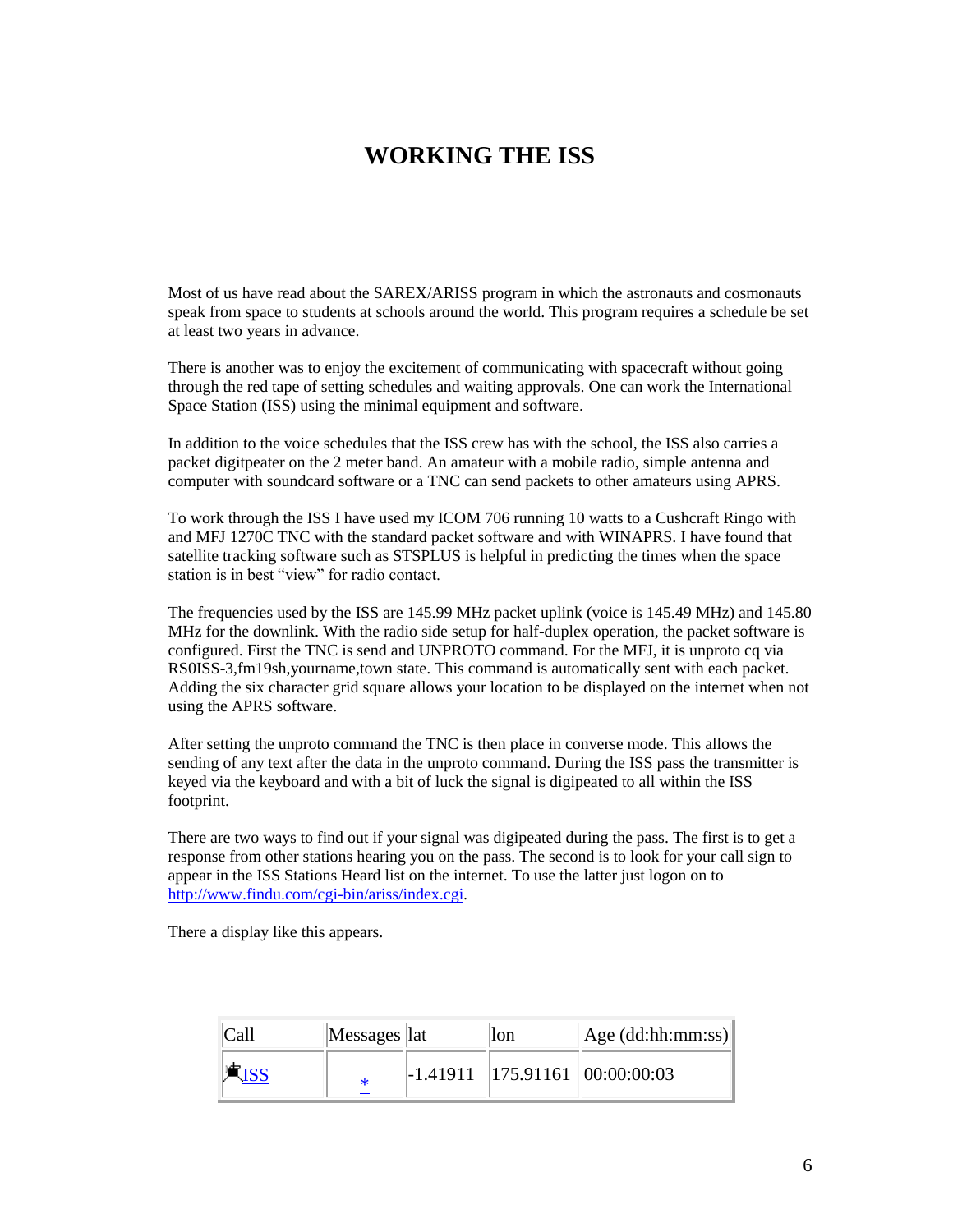| $\mathbb{R}$ ISS-10  |        | 28.44255 |             | $-160.11458$ 00:00:00:04        |
|----------------------|--------|----------|-------------|---------------------------------|
| $\blacksquare$ ISS-5 |        | 13.86765 |             | -172.96509 00:00:00:04          |
| $+$ <b>RS0ISS-3</b>  | $\ast$ | 0.00000  | 0.00067     | 00:00:08:21                     |
| <b>NVK5AH-3</b>      | *      |          |             | -34.87117 138.64833 00:00:13:28 |
| <b>台SP6RYP</b>       | *      | 51.12950 | 17.03617    | 00:00:43:11                     |
| <b>合KB1GVR</b>       | *      | 44.60300 | $-68.44867$ | 00:01:03:47                     |
| <b>EXA3DLD</b>       | ∗      | 40.49517 | $-80.23467$ | 00:01:07:33                     |

Then click on messages to view what you sent and what was sent to you.

#### **KA3DLD messages**

| from | lto. | time                                  | message                                              |
|------|------|---------------------------------------|------------------------------------------------------|
|      |      |                                       | KB1GVR KA3DLD 06/01 01:05:19z qsl v iss de mark {72} |
|      |      |                                       | W1JMC KA3DLD $06/01 01:03:32z$ got u via iss,john    |
|      |      | KA3DLD KA3DLD 05/25 15:53:36z test{2} |                                                      |

However, to count as a QSO you must have the two-way contact on your packet station, not the internet.

One tip on operating. Best results are obtained operating during times of low usage such as the midnight to dawn hours. The fewer stations competing on the uplink the better the chance of being heard by the ISS.